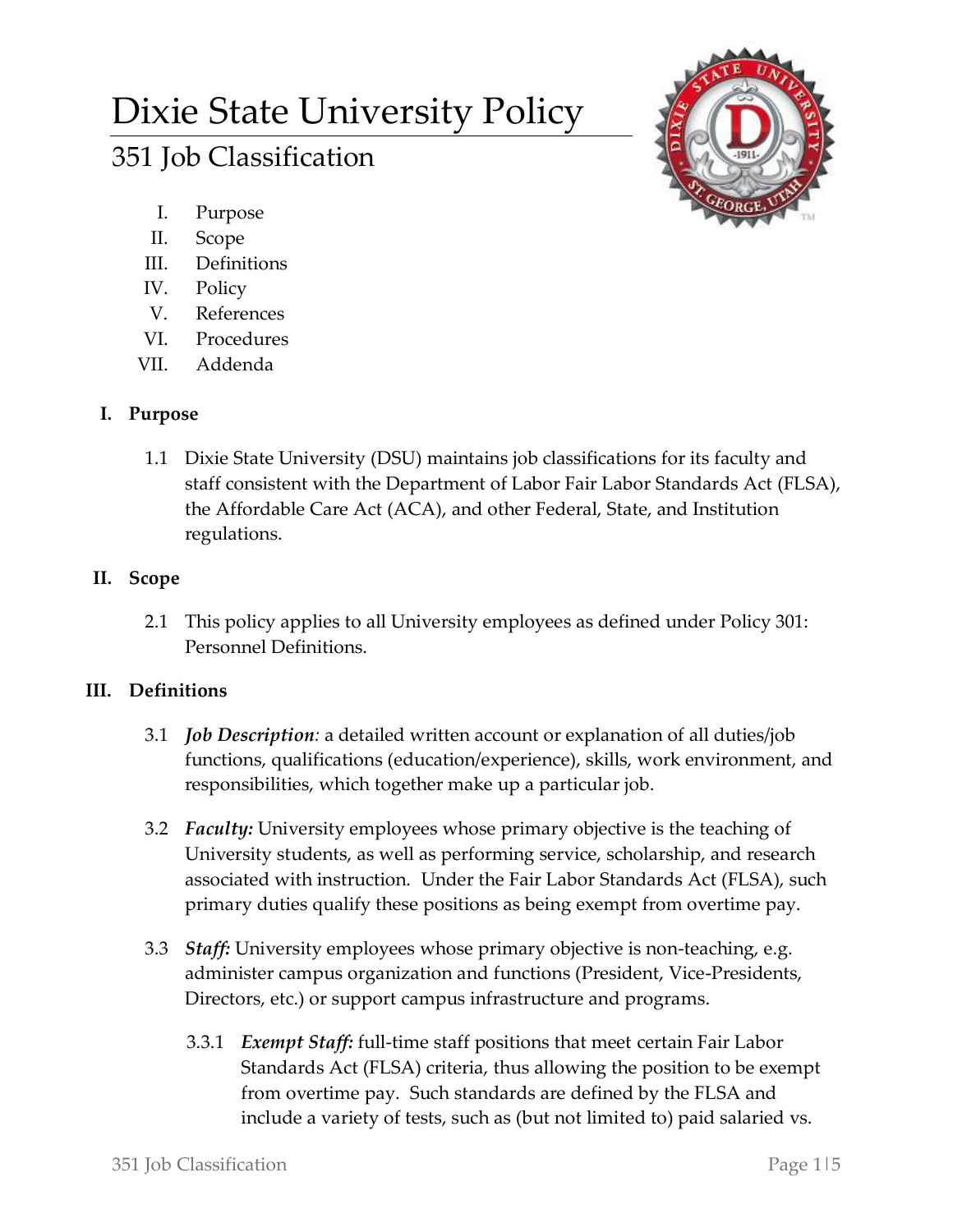hourly, meeting or exceeding specific salary levels, and/or including specific job or supervisory responsibilities.

- 3.3.2 *Non-Exempt (Classified) Staff:* full or part-time staff positions that, under the Fair Labor Standards Act, are entitled to overtime pay. Employers must pay such employees one-and-a-half-times their regular rate of pay when non-exempt employees work more than 40 hours in a week.
- 3.4 *Reclassification:* the act of evaluating one's job position based on duties, qualifications, and/or responsibilities and changing the job position to another that typically results in a new salary benchmark, change in pay rate and/or exemption status.
- 3.5 *Reassignment:* the act of evaluating and changing one's job position, duty, and/or location due to factors such as: reorganization deemed necessary to improve institutional effectiveness; significant personality conflicts; an opportunity to evaluate an employee in a different location; and other critical needs.

### **IV. Policy**

- 4.1 Staff Job descriptions will be developed by position supervisors, in consultation with the position holders and the Human Resources Office. Job descriptions are used both as an evaluation tool for employees (see Policy 327: Performance Appraisals) and to create job announcements (see Policy 305: Hiring). Job descriptions include (but are not limited to):
	- 4.1.1 Essential job duties and functions;
	- 4.1.2 Education, experience, and knowledge/skills requirements;
	- 4.1.3 Supervisory responsibilities (if applicable);
	- 4.1.4 Position's fit within department/division organizational structure;
	- 4.1.5 Work environment and physical demands of the position.
- 4.2 Faculty job announcements are retained by the Human Resources Office and are used in the hiring process (see Policy 305: Hiring). A copy of said announcement used to hire a faculty member is placed within the faculty member's personnel file and will act as an informal job description, though faculty are also expected to fulfill their roles as defined by Academic policy (see section 600 of policies).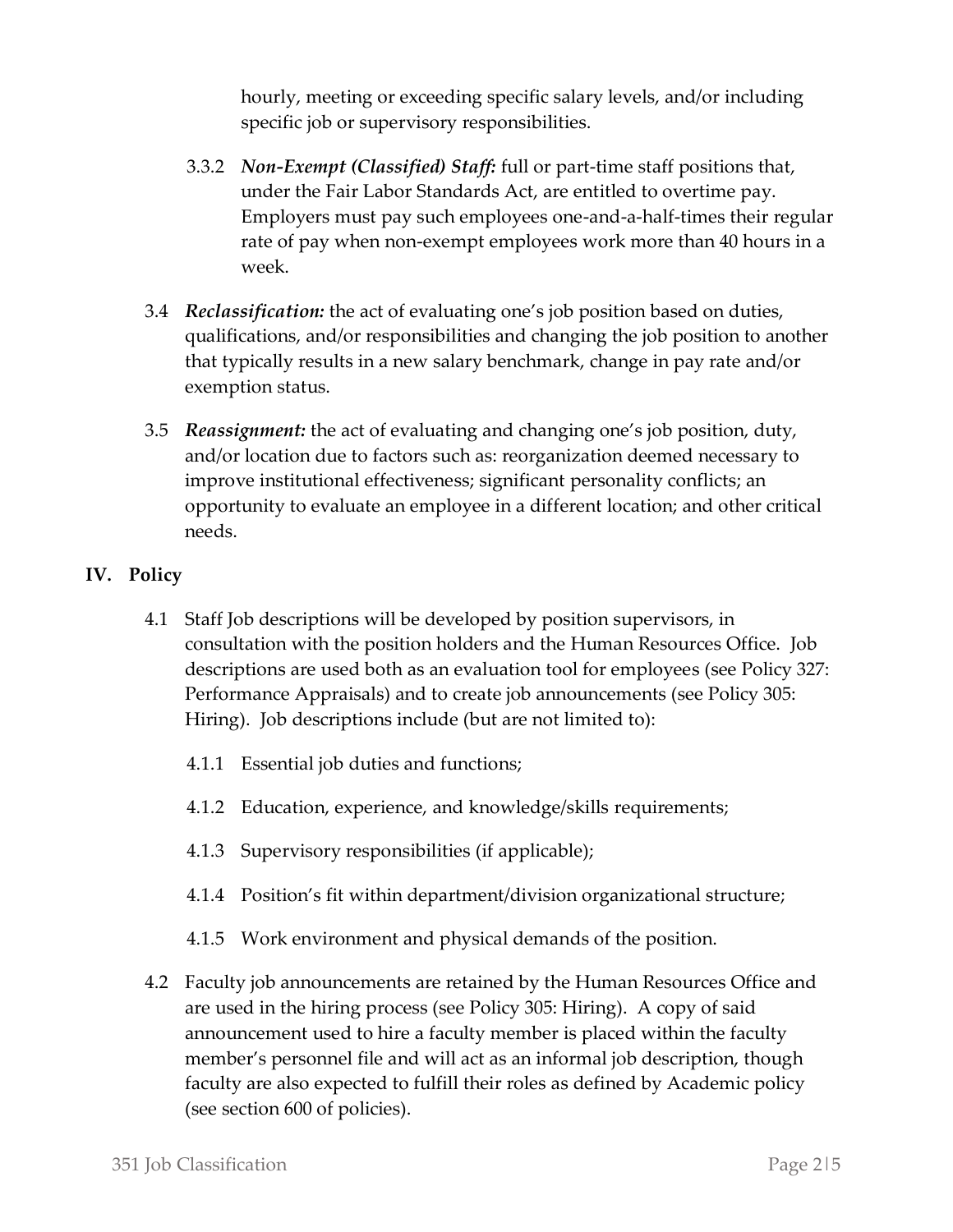- 4.3 DSU employees are subject to the requirements of the Fair Labor Standards Act. As such, Human Resources shall evaluate each job description with supervisors and determine the job's appropriate overtime classification of exempt vs. non-exempt under FLSA tests. Once a classification decision has been determined, see Policy 352: Staff Compensation for rules governing each position class as well as pay guidelines.
- 4.4 Job Descriptions should be reviewed and updated with turnover (advertising a replacement position) and/or annually as part of an employee's performance appraisal. Updates will be sent to the Human Resources Office for evaluation and approval before being formally incorporated into the job description on file.
- 4.5 The Human Resources Office will retain an electronic database of both job announcements and job descriptions. Employees and/or supervisors may request copies of the most recent job description on file as needed.

#### **V. References**

- 5.1 Policy 301: Personnel Definitions
- 5.2 Policy 305: Hiring
- 5.3 Policy 327: Performance Appraisals
- 5.4 Policies 600: Academics
- 5.5 US Department of Labor Wage and Hour Division (https://www.dol.gov/whd/)

#### **VI. Procedures**

- 6.1 Supervisors wishing an employee's job description be re-evaluated for a reclassification must submit a new job description to the Human Resources Office for review, as well as rationale and justification behind the changes. Such changes must be done with Vice President support and submitted by February 15 in order for any changes to be implemented through the annual budget process and, if approved, will become effective July 1.
	- 6.1.1 Human Resources will review job description reclassification requests within 30 days of submission and notify supervisors and employees whether the reclassification is merited as well as recommendations for salary, exemptions status, etc. to ensure appropriate planning.
	- 6.1.2 Reclassifications may occur off-budget cycle in the event of department/division restructuring.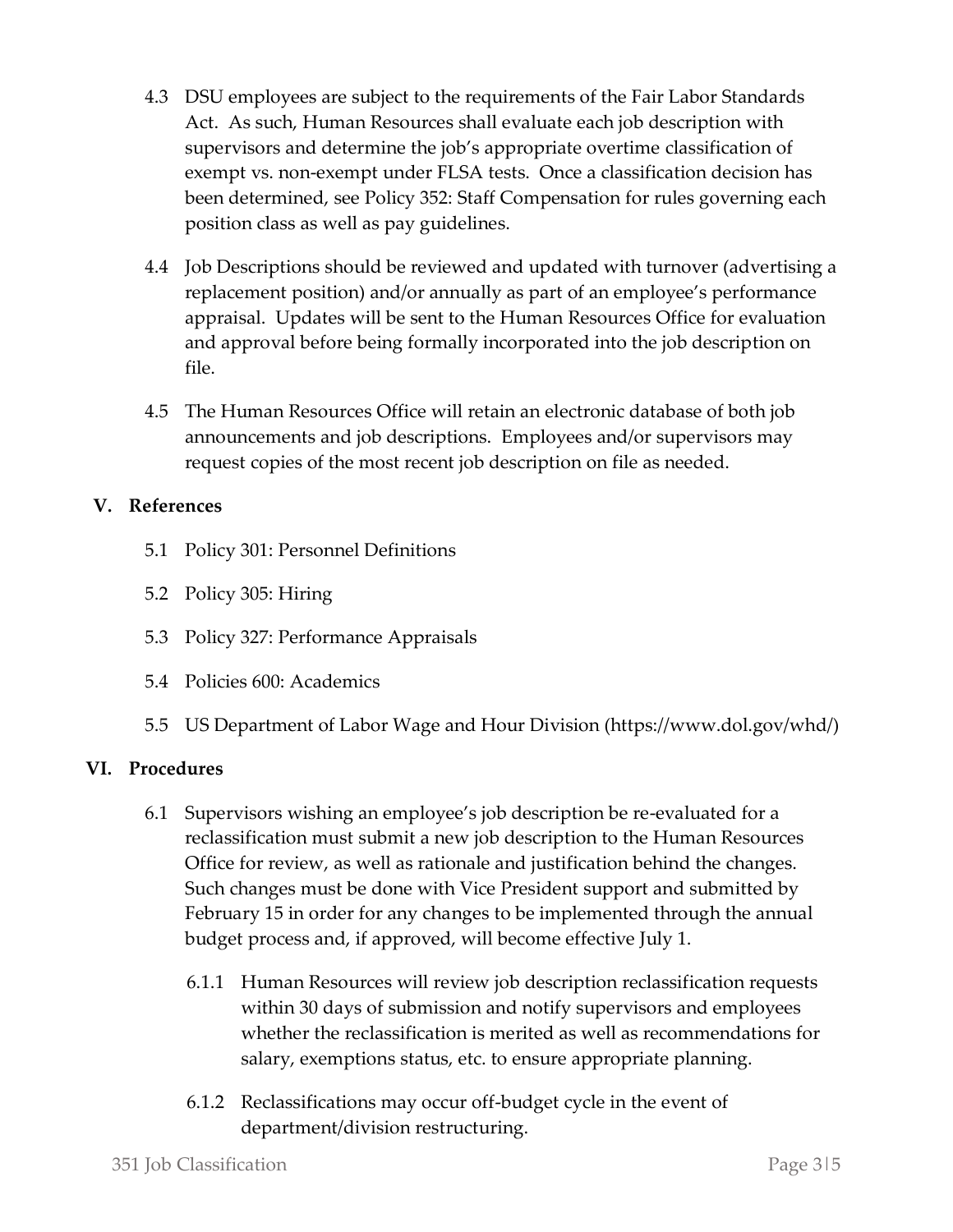- 6.2 Reassignment may be made by the President and/or Vice President for reasons outlined in section 3.5 above. In the event of a reassignment:
	- 6.2.1 The employee who is reassigned will be notified by his/her supervisor or the Human Resources Office at least ten (10) working days prior to beginning of the new assignment.
	- 6.2.2 An employee may be reassigned to a position with a higher, lower, or the same/similar salary benchmark.
		- 6.2.2.1 If the new position is at a higher salary benchmark, the adjusted salary will become effective the first day of the new assignment.
		- 6.2.2.2 If the new position is at a lower salary benchmark, the employee's current salary will remain the same though future equity increases may be affected (see Policy 352: Staff Compensation).
		- 6.2.2.3 If the new position is at a similar or the same salary benchmark, the employee's salary will remain the same.
		- 6.2.2.4 Accumulated leave will be carried over by the employee and any adjustments due to the new position take effect on the date of reassignment. If a particular leave category will not carry over (e.g. compensatory time if employee moves to an exempt position or vacation time if an exempt employee moves to a faculty position), such leave will be paid out prior to the first day of the new assignment.
	- 6.2.3 Temporary reassignment will not exceed one year. At the end of the temporary assignment, the position will be opened and advertised internally and externally.
		- 6.2.3.1 Temporary reassignment will be accompanied by the appropriate temporary salary adjustment if the reassignment exceeds than 90 days and is approved by the Vice President.
		- 6.2.3.2 If the temporary reassigned person is not hired for the position, he/she will be returned to his/her previous position (or a comparable position) at the appropriate salary benchmark and salary level for that position or may again be reassigned.

#### **VII. Addenda – N/A**